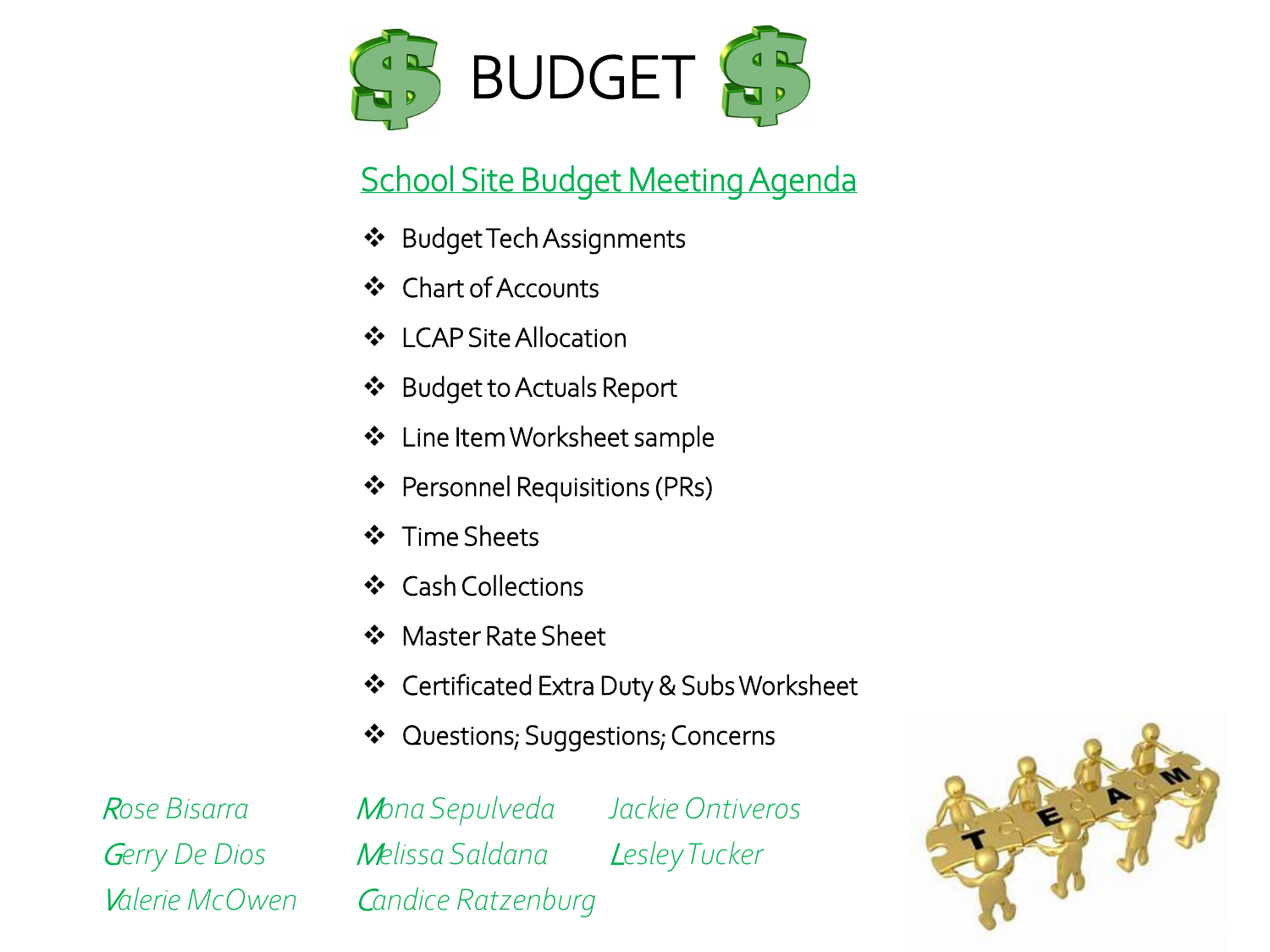### Budget Tech Assignments

|                              | <b>ROSE BISARRA</b>                                                       | <b>Ext 6518</b>          |                        | <b>Ext 6514</b>                                                           |                          |
|------------------------------|---------------------------------------------------------------------------|--------------------------|------------------------|---------------------------------------------------------------------------|--------------------------|
| Site / Resource              | School / Program                                                          | Loc                      | <b>Resource/Site</b>   | School / Program                                                          | Loc                      |
| CA                           | Cactus                                                                    | 011                      | 75100                  | Low Performance Student Block                                             | <b>ALL</b>               |
| CH                           | Chaparral                                                                 | 023                      | 78100                  | All Other State Income                                                    | ALL                      |
| <b>DGM</b>                   | David G. Millen                                                           | 055                      | 91200                  | SAVE (Other Local Ed Foundation)                                          | <b>ALL</b>               |
|                              |                                                                           |                          |                        |                                                                           |                          |
| <b>DW</b>                    | <b>Desert Willow</b>                                                      | 029                      | 91500                  | Other Local-Immunization Partnership                                      | ALL                      |
| SAGE                         | Space & Aeronautics Gateway to Exploration                                | 012                      | 91610                  | _ockheed Martin COVID19 Emergency Online Learning Grant                   | <b>ALL</b>               |
| <b>SH</b>                    | Shadow Hills                                                              | 060                      | COVID                  | All CARES ACT COVID Resources                                             | ALL                      |
| <b>TW</b>                    | Tumbleweed                                                                | 017                      | <b>MZ</b>              | Manzanita                                                                 | 014                      |
| 31800                        | SIG Grant - Monitoring & Reporting                                        | 017                      | PLP                    | Palmdale Learning Plaza                                                   | 027                      |
| 58101                        | Magnet School Assistance Program Monitoring & Reporting                   | ALL                      | PT                     | Palm Tree                                                                 | 024                      |
| 60100                        | ASES - Program Monitorin & Reporting                                      | <b>ALL</b>               | SW                     | Summerwind                                                                | 028                      |
| 60110                        | ASES KIDS Code Pilot - Program Monitorin & Reporting                      | <b>ALL</b>               | <b>TA</b>              | Tamarisk                                                                  | 016                      |
|                              |                                                                           |                          | YU                     | Yucca                                                                     | 013                      |
| 63000                        | Lottery: Instructional Materials                                          | 001                      |                        |                                                                           | 014, 027, 024, 028, 016, |
| 95000                        | <b>Local Restricted</b>                                                   | 011, 023, 055, 029, 012, | 95000                  | <b>Local Restricted</b>                                                   | 013                      |
|                              |                                                                           | 060, 017                 |                        | Other Assignments   Payroll Error Correction (Downloading/Preparing JVA)  |                          |
| Reporting                    | Cash Management Reporting                                                 |                          |                        | <b>LESLEY TUCKER</b>                                                      | <b>Ext 6521</b>          |
|                              | <b>Federal Interest Reporting</b><br><b>VALERIE MCOWEN</b>                |                          | Resource/Dept/Site     | School / Program /Dept                                                    | Loc                      |
|                              |                                                                           | Ext 660                  |                        |                                                                           |                          |
| Site / Resource              | <b>School / Department</b>                                                | Loc                      | PDC                    | PDC (Palmdale Discovery Ctr)                                              | 005                      |
| <b>BS</b>                    | <b>Barrel Springs</b>                                                     | 030                      | YN                     | Yellen Special Ed Staffing                                                | 061                      |
| <b>BV</b>                    | <b>Buena Vista</b>                                                        | 036                      | 00000                  | Special Ed, Health Services, Student Svcs and Welcome Ctr                 | 225, 227, 228 & 241      |
| <b>DC</b>                    | Dos Caminos                                                               | 042                      | 33100                  | Special Education - IDEA / Preschool Local Entitlements                   | <b>ALL</b>               |
| IA / RTL                     | Innovation Academy / Ready to Learn                                       | 103, 124                 | 33150                  | Special Education - IDEA Federal Preschool                                | <b>ALL</b>               |
| <b>JH</b>                    | Joshua Hills                                                              | 020                      | 33200                  | Special Education - Part of 33100 Previously Preschool Local Entitlements | <b>ALL</b>               |
| <b>OC</b>                    | Ocotillo                                                                  | 021                      | 33270                  | Special Education - Mental Health Services                                | ALL                      |
| OT                           | Oak Tree                                                                  | 007                      | 33450                  | Special Education - Preschool Staff Development                           | <b>ALL</b>               |
|                              |                                                                           |                          | 33850                  | Special Education - Early Ed Program & State Early Intervention Add'l     | <b>ALL</b>               |
|                              | Saturday School                                                           | 123                      | 56400                  | Health Services - Medi-Cal                                                | <b>ALL</b>               |
| 9000X.X                      | LCAP Monitoring & Reporting - District (Goal End "0")                     | ALL                      | 65000                  | Special Education - AB 602 / Out of Home Care                             | <b>ALL</b>               |
| 95000                        | <b>Local Restricted</b>                                                   | 030, 036, 042, 020, 021, | 65120.0                | Special Education - Mental Health Services                                | <b>ALL</b>               |
|                              | <b>GERRY DE DIOS</b>                                                      | 007<br>Ext 6507          | 65120.7                | Special Education - Mental Health Services (PSD) Ends FY1819              | <b>ALL</b>               |
|                              | Backup for Reporting                                                      |                          | 91100                  | <b>Health Services - SMAA</b>                                             | <b>ALL</b>               |
|                              | SMAA Quarterly Reporting (Alternate Quarterly)                            |                          | 95000                  | Local Restricted - YN, PDC                                                | 005, 061                 |
| <b>Reporting &amp; Other</b> | Teachers Staffing (Alternate Monthly)                                     |                          |                        | <b>CANDICE RATZENBURG</b>                                                 | Ext 651                  |
| <b>Assignments</b>           | Cash Management Reporting (Backup for Rose)                               |                          | Site                   | School / Program                                                          | Loc                      |
|                              |                                                                           |                          | CM                     | Cimarron                                                                  | 033                      |
| Resource                     | Department / Program                                                      | Ext 6510<br>Loc          | DR                     | <b>Desert Rose</b>                                                        | 025                      |
|                              | District Office, St. Mary's Private School, Retirees, Teacher Extra Duty, |                          | GP                     | Golden Poppy                                                              | 031                      |
|                              | Superintendent, Business Services, Fiscal Services, Risk Management,      | 001, 088, 150, 170, 201  |                        |                                                                           |                          |
|                              | Reprographics, IT, Facilities, Warehouse, Custodians, Grounds, District   | 204, 205, 206, 208, 209, | LA                     | Los Amigos                                                                | 040                      |
| 00000                        | Vehicles, Transportation, Ed Serv, Ed Tech, Planetarium, Personnel        | 210, 211, 213, 214, 216, | MQ                     | Mesquite                                                                  | 034                      |
|                              | Commission, HR, Teacher Support, District Moves, Student Testing and      | 217, 218, 221, 224, 230, | QV                     | <b>Quail Vallev</b>                                                       | 039                      |
|                              | Assessment, Subs                                                          | 231, 233, 235, 238, 680  | <b>PACHS</b>           | Palmdale Academy Charter High School                                      | 096                      |
| 02090                        | Classroom Multimedia Project                                              | <b>ALL</b>               | 73110                  | Employee Professional Development Block Grant                             | Human Resources          |
| 02091                        | Technology Update Fund                                                    | ALL                      | 11000                  | Lottery                                                                   | <b>ALL</b>               |
| 06264                        | Administrator's Credentialing Program                                     | 001                      | 63000                  | Lotterv                                                                   | <b>ALL</b>               |
| 09030                        | Charter Admin & Sports Program                                            | 001                      | 14000                  | EPA (Education Protection Account)                                        | <b>ALL</b>               |
| 30100                        | Title I - Program Monitoring & Reporting - DO & Ed Serv (Goal End "0")    | 218                      |                        |                                                                           |                          |
| 30600                        | Migrant Ed - Program Monitoring & Reporting                               | 001                      | 95000                  | <b>Local Restricted</b>                                                   | <b>ALL</b>               |
| 30610                        | Migrant Ed Summer - Program Monitoring & Reporting                        | 001                      |                        | <b>JACKIE ONTIVEROS</b>                                                   | <b>Ext 6599</b>          |
| 40350                        | Title II - Program Monitoring & Reporting                                 | 001, 231, 233            | Site                   | Program/ Function                                                         |                          |
| 42010                        | Title III Immigrant - Program Monitoring & Reporting                      | 218                      |                        | Certificated/Classified/Management Position Control                       |                          |
| 42030                        | Title III LEP - Program Monitoring & Reporting                            | 218                      |                        | <b>HRS Discrepancy Report</b>                                             |                          |
| 41270                        | Title IV - Program Monitoring & Reporting                                 | 218                      |                        | <b>SFS Pay Notification</b>                                               |                          |
| 81500                        | RRMA - Routine Restricted Maintenance Account                             | 212                      | <b>District Office</b> | Cash Collections for Salary Overpayments - CTA/PETA/CSEA                  |                          |
| 90110                        | Microsoft CA Settlement                                                   | 209                      |                        | Update PC Prods (LLL, SACS, LABOR)                                        |                          |
| 95000                        | Local Restricted - Ed Tech & Ed Services                                  | 221.218                  |                        | Fund 76 Reconciliation                                                    |                          |
| Reporting                    | CARS Reporting - ALL Categorical Programs                                 | <b>ALL</b>               |                        |                                                                           |                          |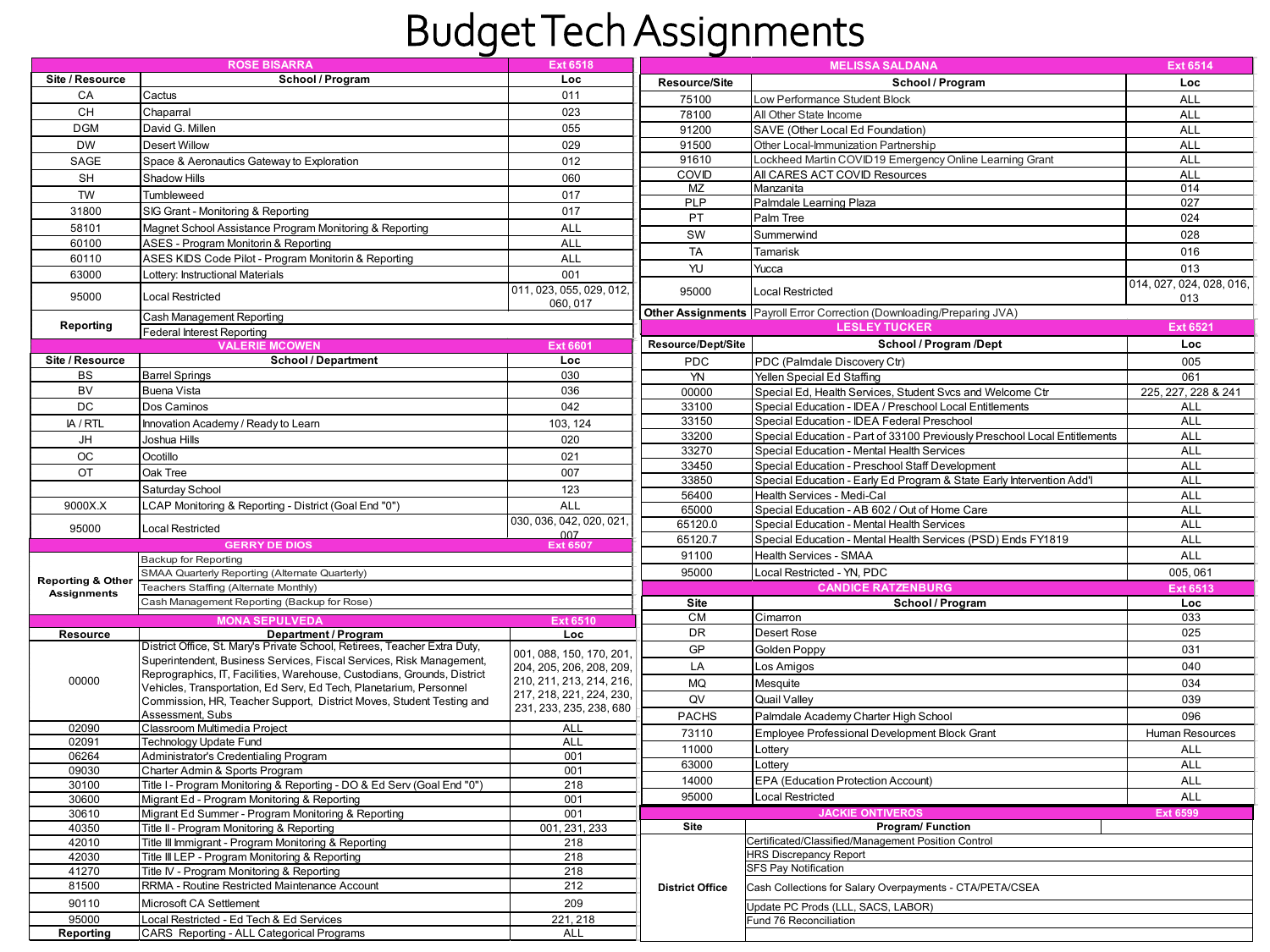**Fund Table for Schools**

**Fund Description 01.0 General Fund 09.0 PACHS**

## BUDGET –Chart of Accounts

|                                    |         | <b>RESOURCE TABLE FOR SCHOOLS</b>                                  |              |                                                                    |                | <b>FUNCTION TABLE FOR SCHOOLS</b>                                                                                            |              |                                                            | E<br>$\sqrt{1}$ LOCATION TABLE           |
|------------------------------------|---------|--------------------------------------------------------------------|--------------|--------------------------------------------------------------------|----------------|------------------------------------------------------------------------------------------------------------------------------|--------------|------------------------------------------------------------|------------------------------------------|
|                                    |         |                                                                    |              | What is the serivce or activity?                                   |                |                                                                                                                              |              |                                                            | 0050000 PDC (Palmdale Discovery Center)  |
| Where is the money coming from?    |         |                                                                    |              | <b>Code Range</b>                                                  | Code           | <b>Description</b>                                                                                                           |              |                                                            | 0070000 Oak Tree                         |
|                                    |         | Are there any special reporting requirements?                      |              | 10000-19999                                                        |                | <b>INSTRUCTIONAL</b>                                                                                                         |              |                                                            | 0110000 Cactus                           |
|                                    |         |                                                                    |              |                                                                    |                |                                                                                                                              |              |                                                            | 0120000 The Sage Academy                 |
| <b>Resource</b>                    |         | <b>Description</b>                                                 |              |                                                                    |                | <b>REQUIRES A GOAL</b>                                                                                                       |              |                                                            | 0130000 Yucca<br>0140000 Manzanita       |
| 00000.0 - 01999.0                  |         | <b>UNRESTRICTED RESOURCES</b>                                      |              |                                                                    |                | Used for activities directly dealing with the interaction between teachers and                                               |              |                                                            | 0160000 Tamarisk                         |
|                                    | 00000.0 | Unrestricted                                                       |              |                                                                    |                | students or activities that assist the instruction process                                                                   |              |                                                            | 0170000 Tumbleweed                       |
|                                    |         |                                                                    |              |                                                                    | 10000          | Instruction                                                                                                                  |              |                                                            | 0200000 Joshua Hills                     |
|                                    |         |                                                                    |              |                                                                    | 10010          | Instruction - Fine Arts                                                                                                      |              |                                                            | 0210000 Ocotillo                         |
| 30000.0 - 59999.0                  |         | <b>FEDERAL RESOURCES RESTRICTED</b>                                |              |                                                                    | 10030          | Instruction - PE                                                                                                             |              |                                                            | 0230000 Chaparral                        |
|                                    | 30100.0 | Title I- IASA Part A                                               |              |                                                                    | 10040          | <b>Instruction - Music</b>                                                                                                   |              |                                                            | 0240000 Palm Tree                        |
|                                    | 31820.0 | Comprehensive Support & Improvement Grant (CSI)                    |              |                                                                    |                |                                                                                                                              |              |                                                            | 0250000 Desert Rose                      |
|                                    | 58101.0 | Magnet Schools Assistance Program Grant (MSAP)                     |              | 20000-29999                                                        |                | <b>INSTRUCTIONAL RELATED SERVICES</b>                                                                                        |              |                                                            | 0270000 Palmdale Learning Plaza (PLP)    |
|                                    |         |                                                                    |              |                                                                    |                | Used for instruction-related services that provide admin, technical, and                                                     |              |                                                            | 0280000 Summerwind                       |
|                                    |         |                                                                    |              |                                                                    |                | logistical support to facilitate and enhance instruction                                                                     |              |                                                            | 0290000 Desert Willow                    |
| 80000.0 - 99999.0                  |         | <b>LOCAL RESOURCES RESTRICTED</b>                                  |              |                                                                    |                |                                                                                                                              |              |                                                            | 0300000 Barrel Springs                   |
|                                    | 90001.0 | <b>LCAP-PACHS</b>                                                  |              |                                                                    | 21400<br>24200 | Instructional Staff Development                                                                                              |              |                                                            | 0310000 Golden Poppy<br>0330000 Cimarron |
|                                    | 90001.6 | <b>LCAP-Curriculum and Instruction</b>                             |              |                                                                    | 24950          | Instructional Library, Media & Tech<br><b>Parent Participation</b>                                                           |              |                                                            | 0340000 Mesquite                         |
|                                    | 90002.9 | <b>LCAP-Welcoming and Safe Enviornment</b>                         |              |                                                                    | 27000          | School Administration                                                                                                        |              |                                                            | 0360000 Buena Vista                      |
|                                    |         |                                                                    |              |                                                                    |                |                                                                                                                              |              |                                                            | 0390000 Quail Valley                     |
|                                    | 90003.8 | <b>LCAP-Parent Community Outreach</b>                              |              | 30000-39999                                                        |                | <b>PUPIL SERVICES</b>                                                                                                        |              |                                                            | 0400000 Los Amigos                       |
|                                    |         |                                                                    |              |                                                                    |                |                                                                                                                              |              |                                                            | 0420000 Dos Caminos                      |
|                                    | 91200.0 | Other Local Ed Foundation (SAVE Foundation)                        |              |                                                                    | 31300          | Attendance & Social Work Services                                                                                            |              |                                                            | 0550000 David G Millen                   |
|                                    | 95000.0 | School Local Restricted                                            |              |                                                                    | 31400          | <b>Health Services</b>                                                                                                       |              |                                                            | 0600000 Shadow Hills                     |
|                                    |         | <b>GOAL TABLE</b>                                                  |              |                                                                    | 37000          | <b>Food Services</b>                                                                                                         |              |                                                            | 0610000 Yellen Site                      |
|                                    |         |                                                                    |              |                                                                    |                | <b>OBJECT TABLE FOR SCHOOLS</b>                                                                                              |              |                                                            | 0960000 PACHS                            |
| Which students are being served?   |         |                                                                    |              |                                                                    |                |                                                                                                                              |              |                                                            | 1030000 PIAC - Independent Achv Ctr      |
| What is the instructional setting? |         |                                                                    |              | What is the expense type?                                          |                |                                                                                                                              |              |                                                            |                                          |
|                                    |         |                                                                    |              | OBJECT DESCRIPTION                                                 |                |                                                                                                                              |              | <b>OBJECT DESCRIPTION</b>                                  |                                          |
| <b>Code Range</b>                  | Code    | Description                                                        |              | <b>Certificated Personnel Salaries</b><br><b>Teachers Salaries</b> |                |                                                                                                                              |              | <b>Books and Reference Materials</b>                       |                                          |
| 00000                              |         | <b>UNDISTRIBUTED</b>                                               |              |                                                                    |                | (Used when Instructing Students)                                                                                             | 4210         | Books and Reference Materials                              |                                          |
|                                    | 00009   | Undistributed-Site                                                 | 1110         | <b>Tchr Salaries</b>                                               |                |                                                                                                                              |              | <b>Materials and Supplies</b>                              |                                          |
|                                    |         |                                                                    | 1160<br>1162 |                                                                    |                | Tchr Salaries-Instr. Subs-DO Paid (Sick/PN/Jury Duty/Ind.Accident)<br>Tchr Salaries-Intr. Subs-Sites/Dept. Paid (Prof. Dev.) | 4315         | Supplies-PE Clothes                                        |                                          |
|                                    |         | Use for Non-direct instruction programs (ie. School & distr admin, |              |                                                                    |                |                                                                                                                              | 4320         | Supplies (Less Than \$500 Per Item - Incl                  |                                          |
|                                    |         | instructional supervision, maintenance, operations)                | 1163         | Tchr Salaries-Subs-Long Term (20+Days)                             |                |                                                                                                                              | 4380         | S&H/Tax/Fees)<br>Supplies-Technology (Less Than \$500 Per  |                                          |
|                                    |         |                                                                    | 1170         |                                                                    |                | Tchr Salaries-Instructional Extra Duty / Period Subs                                                                         |              | Item - Incl S&H/Tax/Fees)                                  |                                          |
| 10000-19999                        |         | <b>GENERAL EDUCATION K-12</b>                                      | 1190         | Tchr Salaries-Tutors/Home Teachers                                 |                |                                                                                                                              | 4393<br>4399 | Water, Bottled<br>Holding-Admin (Use 5899)                 |                                          |
|                                    | 11109   | Regular Education K-12-Site Based                                  |              |                                                                    |                |                                                                                                                              | 4420         | Non Cap Asset (Between \$500-\$4,999 Per                   |                                          |
|                                    | 11129   | Magnet Program/Int'l Baccaulaureate                                |              | <b>Certificated Supervisors' and</b>                               |                |                                                                                                                              |              | Item - Incl S&H/Tax/Fees) CANNOT Be<br><b>Split Funded</b> |                                          |

**Certificated Supervisors' and**

**Other Certificated Salaries** 

Assistant Principal

1332 Principal-Subs **Travel and Conferences**

*(Used when NOT instructing students)*

1330 Principal<br>1332 Principal-Subs

| Fund: | l Resource l | Goal  | Function   Object   Location |      |              |
|-------|--------------|-------|------------------------------|------|--------------|
| 01.0  | 00000.0      | 11109 | 10000                        | 4320 | $'$ 0110000. |

**Administrators' Salaries** 4480 Non Cap Asset Technology **(Between \$500- \$4,999 Per Item - Incl S&H/Tax/Fees) CANNOT Be Split Funded**

5210 Mileage (Non Conference) Conferences/Mileage **(Incl: Registration;** 

**Subs; Extra Duty)**

**Airfare; Lodging; Meals; Mileage / Excl:** 

\*All Goals Above for PACHS: Account End 0

11129 Magnet Program/Int'l Baccaulaureate

35509 Regular Ed K-12 Community Day School (Oak Tree Only)

**Use for activities/services provided to students from homes where** 

11139 AVID Site Based 11149 Gate-Site 11179 Foster Youth-Site

**English is not the primary language**

**40000-49999 SUPPLEMENTAL EDUCATION** 47609 Bilingual - Site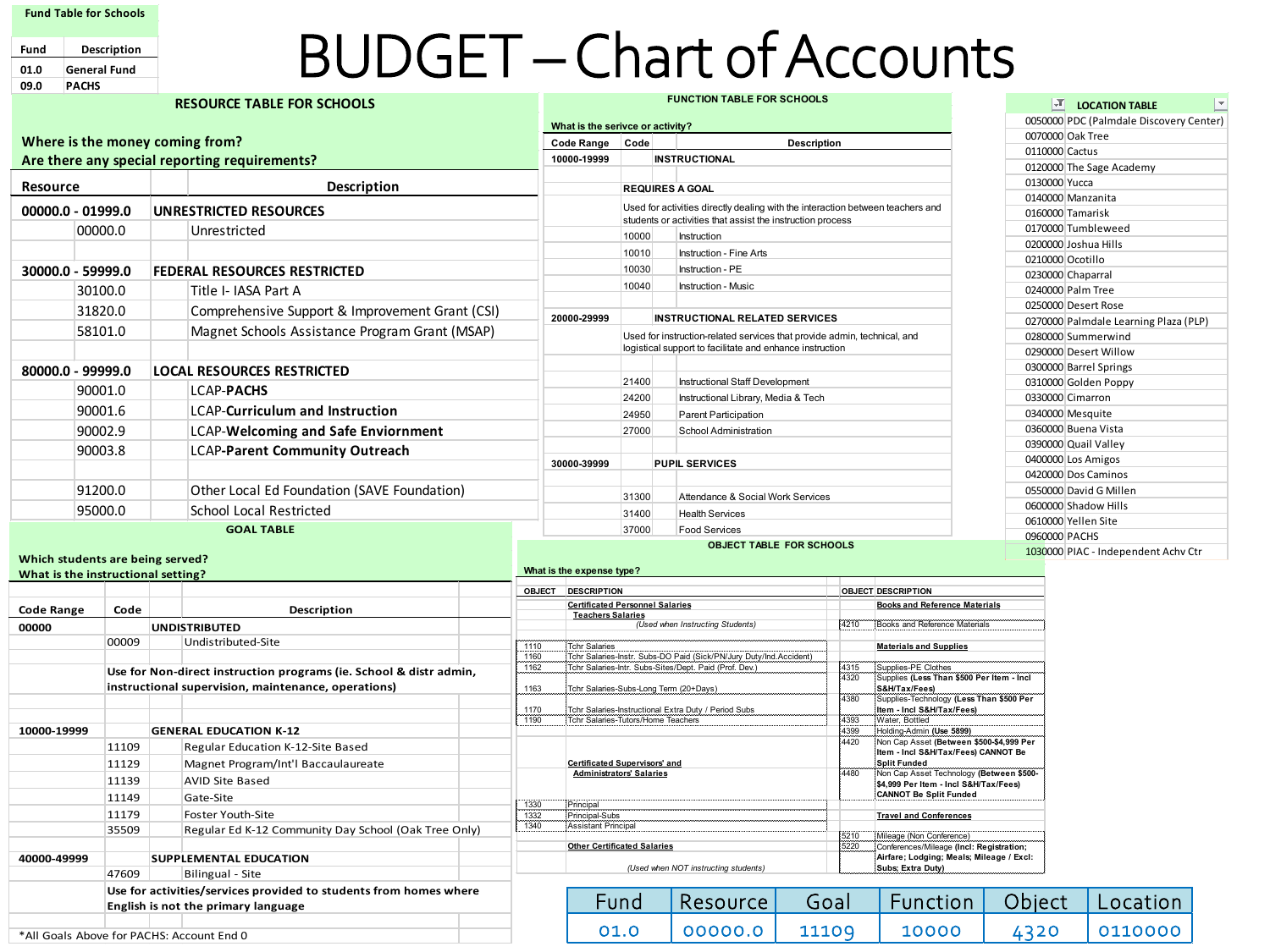### BUDGET LCAP Actions

#### Resource# 90001.6 - HIGH LEVEL ACADEMIC PREPARATION / COLLEGE & CAREER READINESS

- Supplemental Instructional Materials, Supplies, PE Equipment & Contracts
- Supplemental Instructional Salaries, Extra Duty, Subs
- Supplemental Professional Development Supplies, Conferences, Extra Duty, Subs

#### Resource# 90002.9 -WELCOMING, SAFE & HEALTHY LEARNING ENVIRONMENT

- Student Incentives
- Noon Duty & Interventionist Salaries
- Enrichment Activities

#### Resource# 90003.8 - PARENT & COMMUNITY INVOLVEMENT

- Extra Duty Hours
- Supplies for Parent Center & Meetings
- Conferences (CABE)

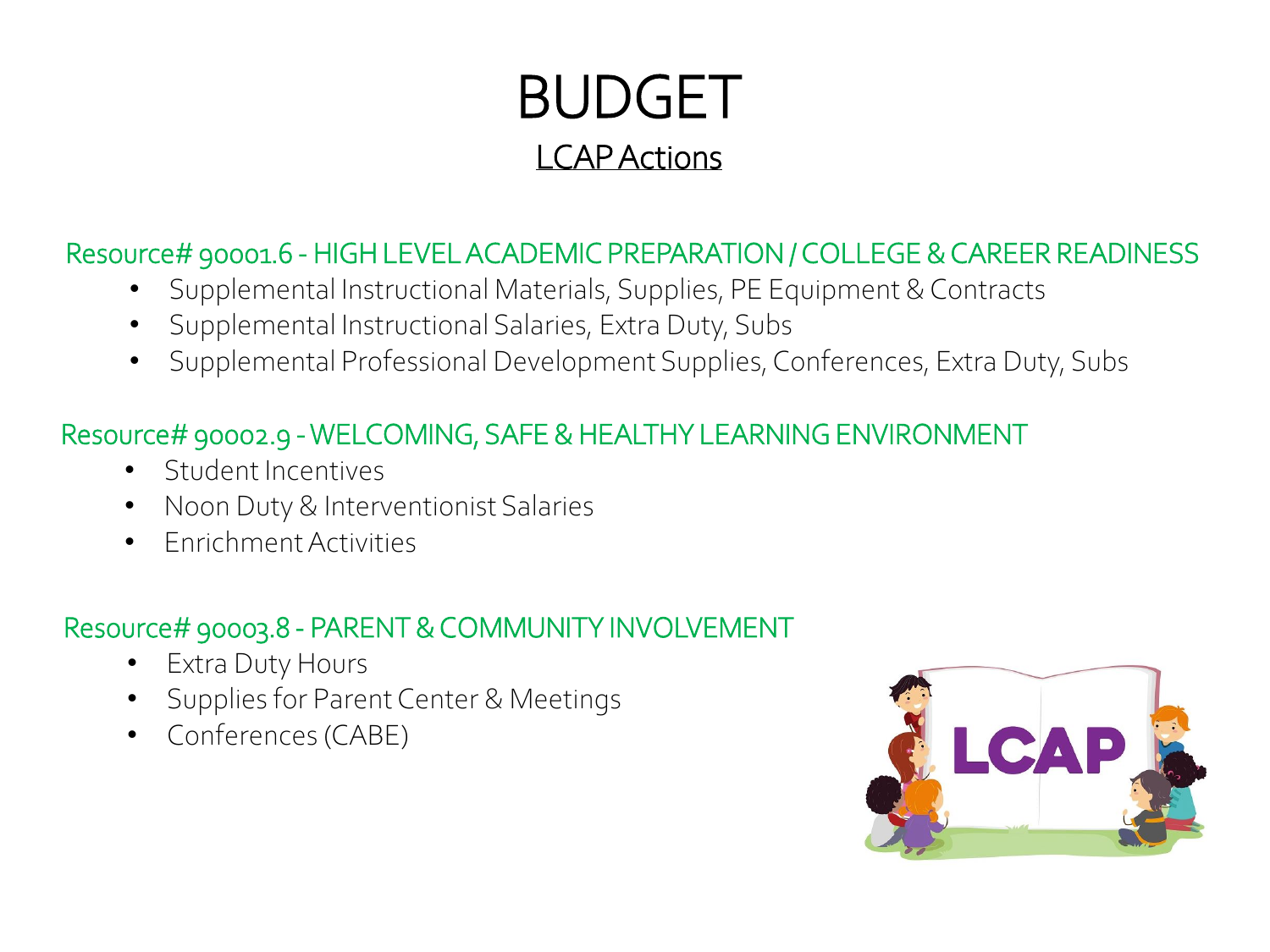

## BUDGET

#### Budget to Actuals Report

|                         | А                                        | B                                                        | c     | Ε                                                          | G                              |                                                |               | $\circ$               | P                                 | s                                 |                   |
|-------------------------|------------------------------------------|----------------------------------------------------------|-------|------------------------------------------------------------|--------------------------------|------------------------------------------------|---------------|-----------------------|-----------------------------------|-----------------------------------|-------------------|
|                         |                                          |                                                          |       | <b>Title 1 - Minimum Regiurements</b>                      |                                | Title 1 30100 Allocation                       | 54.514.00     |                       |                                   |                                   | <b>Actuals</b>    |
| $\overline{2}$          |                                          |                                                          |       |                                                            | PD - Function 21400 \$ 5,304   | <b>Total Budget</b>                            | 54,514.00     |                       |                                   | As of:                            | 7/6/2021          |
| $\overline{\mathbf{3}}$ | See Remaining Overall Balance Cell T4.   |                                                          |       |                                                            | PI - Function 24950 \$ 1,477   |                                                |               |                       |                                   |                                   |                   |
| $\overline{4}$          |                                          |                                                          |       |                                                            |                                |                                                |               |                       |                                   | 250.00                            | 54,264.00         |
|                         |                                          |                                                          |       |                                                            |                                |                                                | FY 2021-2022  | FY 2021-2022          |                                   | <b>Total</b>                      | <b>Remaining</b>  |
| 5                       | F.R.G.FN.O.L                             | $\overline{\phantom{a}}$ Resour $\overline{\phantom{a}}$ |       | Goa $\overline{\mathbf{v}}$ Functi $\overline{\mathbf{v}}$ | Objec $\overline{\phantom{a}}$ | $\overline{\phantom{a}}$<br><b>Object Desc</b> | Prelim Budg ~ | <b>Working Budc</b> - | Notes<br>$\overline{\phantom{a}}$ | Obligate $\overline{\phantom{a}}$ | <b>Balances</b> v |
| 6                       | 01.0.30100.0.11109.10000.1110.0330000    | 30100.0                                                  | 11109 | 10000                                                      | 1110                           | <b>Tchr Salaries</b>                           | 27,195        | 27,195.00 LST         |                                   | 0.00                              | 27,195.00         |
|                         | 01.0.30100.0.11109.21400.1970.0330000    | 30100.0                                                  | 11109 | 21400                                                      | 1970                           | <b>Teacher Salaries N-I Extra Duty</b>         | 8112          | 8,112.00              | Leadership Teachers               | 0.00                              | 8,112.00          |
| -8                      | 01.0.30100.0.11109.10000.3111.0330000    | 30100.0                                                  | 11109 | 10000                                                      | 3111                           | STRS, Cert                                     | 4330          | 4,330.00              |                                   | 0.00                              | 4,330.00          |
|                         | 9 01.0.30100.0.11109.21400.3111.0330000  | 30100.0                                                  | 11109 | 21400                                                      | 3111                           | STRS, Cert                                     | 1296          | 1,296.00              |                                   | 0.00                              | 1,296.00          |
|                         | 10 01.0.30100.0.11109.10000.3331.0330000 | 30100.0                                                  | 11109 | 10000                                                      | 3331                           | <b>MEDI, Cert</b>                              | 395           | 395.00                |                                   | 0.00                              | 395.00            |
| 11                      | 01.0.30100.0.11109.21400.3331.0330000    | 30100.0                                                  | 11109 | 21400                                                      | 3331                           | MEDI, Cert                                     | 120           | 120.00                |                                   | 0.00                              | 120.00            |
|                         | 12 01.0.30100.0.11109.10000.3411.0330000 | 30100.0                                                  | 11109 | 10000                                                      | 3411                           | H/W Benefits, Cert                             | 3,993         | 3.993.00              |                                   | 0.00                              | 3,993.00          |
|                         | 13 01.0.30100.0.11109.10000.3511.0330000 | 30100.0                                                  | 11109 | 10000                                                      | 3511                           | SUI, Cert                                      | 14            | 14.00                 |                                   | 0.00                              | 14.00             |
|                         | 14 01.0.30100.0.11109.21400.3511.0330000 | 30100.0                                                  | 11109 | 21400                                                      | 3511                           | SUI, Cert                                      | 104           | 104.00                |                                   | 0.00                              | 104.00            |
|                         | 15 01.0.30100.0.11109.10000.3611.0330000 | 30100.0                                                  | 11109 | 10000                                                      | 3611                           | W/C, Cert                                      | 743           | 743.00                |                                   | 0.00                              | 743.00            |
|                         | 16 01.0.30100.0.11109.21400.3611.0330000 | 30100.0                                                  | 11109 | 21400                                                      | 3611                           | W/C, Cert                                      | 224           | 224.00                |                                   | 0.00                              | 224.00            |
|                         | 17 01.0.30100.0.11109.10000.3711.0330000 | 30100.0                                                  | 11109 | 10000                                                      | 3711                           | Retiree Benefits, Cert                         | 914           | 914.00                |                                   | 0.00                              | 914.00            |
|                         | 18 01.0.30100.0.11109.21400.3711.0330000 | 30100.0                                                  | 11109 | 21400                                                      | 3711                           | <b>Retiree Benefits, Cert</b>                  | 280           | 280.00                |                                   | 0.00                              | 280.00            |
|                         | 19 01.0.30100.0.11109.10000.3751.0330000 | 30100.0                                                  | 11109 | 10000                                                      | 3751                           | <b>OPEB Active Emp, Cert</b>                   | 396           | 396.00                |                                   | 0.00                              | 396.00            |
|                         | 20 01.0.30100.0.11109.10000.4320.0330000 | 30100.0                                                  | 11109 | 10000                                                      | 4320                           | <b>Supplies</b>                                | 1.842         | 1,842.00              | Instructional Supples             | 0.00                              | 1,842.00          |
|                         | 21 01.0.30100.0.11109.24950.4320.0330000 | 30100.0                                                  | 11109 | 24950                                                      | 4320                           | <b>Supplies</b>                                | 1.477         |                       | 1,477.00 Parent Supplies          | 250.00                            | 1,227.00          |
|                         | 22 01.0.30100.0.11139.21400.5310.0330000 | 30100.0                                                  | 11139 | 21400                                                      | 5310                           | <b>District Membership</b>                     | 3.079         |                       | 3.079.00 AVID Membership          | 0.00                              | 3,079.00          |
|                         | <b>Disc 00000</b><br>Line Item           | <b>Title 30100</b>                                       |       | LCAP 9000x.x                                               |                                | $^{\circledR}$<br>Loc Rest 95000               |               |                       |                                   |                                   |                   |

Budget to Actuals Reports will be sent via email monthly – or upon request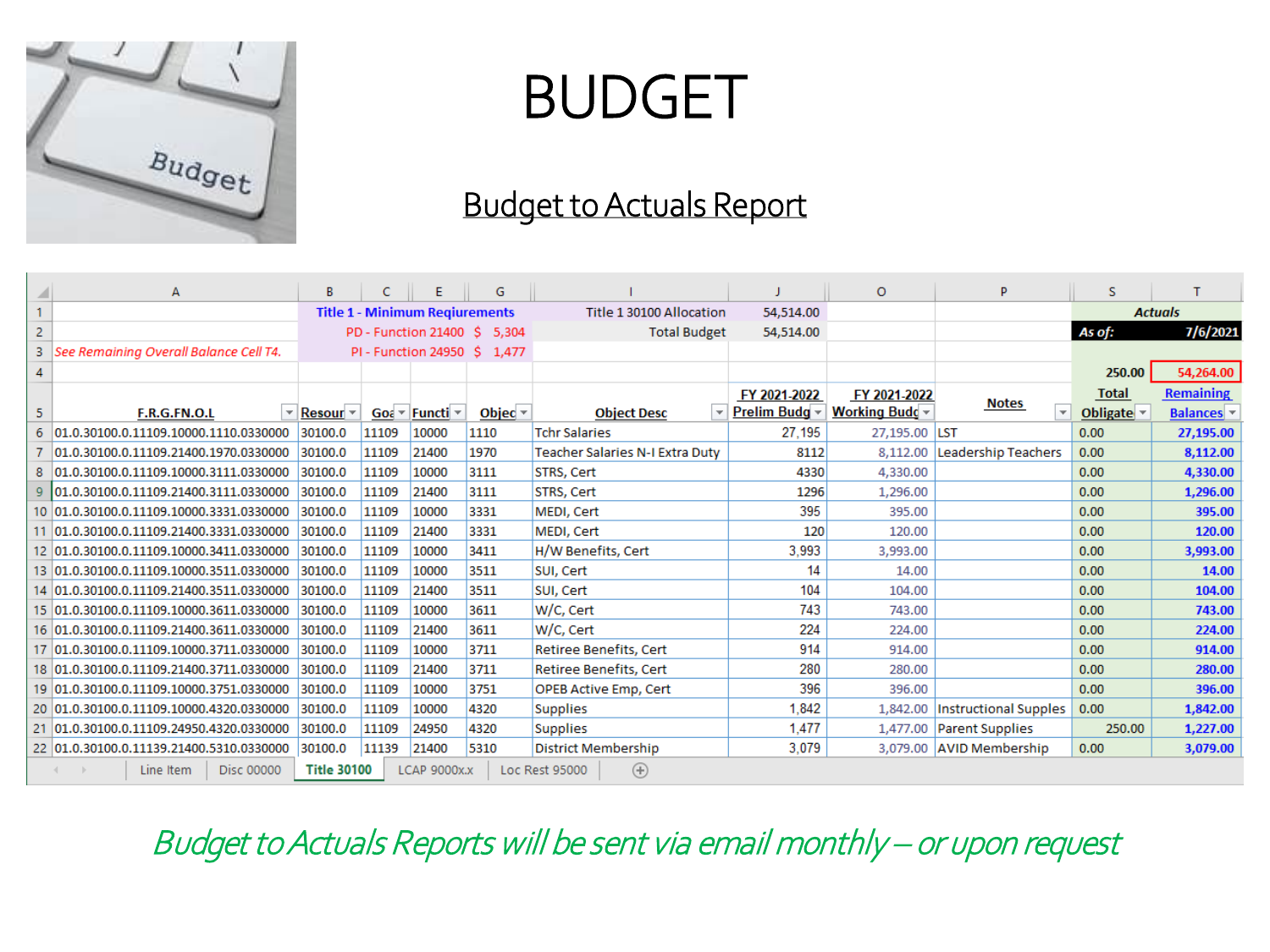## BUDGET – Line Item Worksheet

|    | А                                        | В                  | C     | E                                                          | G                             |                                                |               | $\circ$             | P                                |
|----|------------------------------------------|--------------------|-------|------------------------------------------------------------|-------------------------------|------------------------------------------------|---------------|---------------------|----------------------------------|
|    |                                          |                    |       |                                                            |                               | Discretionary 00000 Allocation                 | 44,830.00     |                     |                                  |
| 2  | See Remaining Overall Balance Cell T3.   |                    |       |                                                            |                               | <b>Total Budget</b>                            | 44,105.00     |                     |                                  |
| 3  |                                          |                    |       |                                                            |                               |                                                |               |                     |                                  |
|    |                                          |                    |       |                                                            |                               |                                                | FY 2021-2022  | FY 2021-2022        |                                  |
| 4  | F.R.G.FN.O.L<br>$\overline{\mathbf{v}}$  | Resour $\sim$      |       | Goa $\overline{\mathbf{v}}$ Functi $\overline{\mathbf{v}}$ | Obje $\overline{\phantom{a}}$ | $\overline{\phantom{a}}$<br><b>Object Desc</b> | Prelim Budg - | <b>Working Budc</b> | <b>Notes</b><br>Ļ.               |
|    | 5 01.0.00000.0.00009.27000.1920.0330000  | 00000.0            | 00009 | 27000                                                      | 1920                          | Teacher Salaries-admin interns                 | 1000          | 1,000.00            | Admin Intern                     |
|    | 6 01.0.00000.0.00009.24200.2201.0330000  | 00000.0            | 00009 | 24200                                                      | 2201                          | Clas Support Sal - Extra Hours                 | 70            | 70.00               | Clas Support Sal-Extra Hrs       |
|    | 01.0.00000.0.00009.27000.2421.0330000    | 00000.0            | 00009 | 27000                                                      | 2421                          | <b>Admin-Extra Hours</b>                       | 724           | 724.00              | <b>Office Extra Duty Hours</b>   |
|    | 8 01.0.00000.0.11109.10000.2931.0330000  | 00000.0            | 11109 | 10000                                                      | 2931                          | <b>Crossing Guards - Extra Duty</b>            | 1.331         | 1,331.00            | Noon Duty Extra Hrs              |
| 31 | 01.0.00000.0.00009.27000.4320.0330000    | 00000.0            | 00009 | 27000                                                      | 4320                          | <b>Supplies</b>                                | 3.000         | 3,000.00            | Admin Supplies & Toner           |
|    | 32 01.0.00000.0.00009.31400.4320.0330000 | 00000.0            | 00009 | 31400                                                      | 4320                          | <b>Supplies</b>                                | 1.000         | 1,000.00            | <b>Health Supplies</b>           |
|    | 33 01.0.00000.0.00009.82000.4320.0330000 | 00000.0            | 00009 | 82000                                                      | 4320                          | <b>Supplies</b>                                | 7000          | 7,000,00            | <b>Custodian Supplies</b>        |
|    | 34 01.0.00000.0.11109.10000.4320.0330000 | 00000.0            | 11109 | 10000                                                      | 4320                          | <b>Supplies</b>                                | 13988         | 13,988.00           | Instructional Supplies & Toner   |
|    | 35 01.0.00000.0.00009.27000.4380.0330000 | 00000.0            | 00009 | 27000                                                      | 4380                          | Supplies-Technology                            | 1.000         | 1,000.00            | <b>Technology Supplies</b>       |
|    | 36 01.0.00000.0.00009.27000.4480.0330000 | 00000.0            | 00009 | 27000                                                      | 4480                          | Non Cap Asset Technology                       | 1.900         | 1,900,00            | Tech Supplies Non Cap over \$500 |
|    | 37 01.0.00000.0.00009.82000.5640.0330000 | 00000.0            | 00009 | 82000                                                      | 5640                          | Repairs/Vendors                                | 500           | 500.00              | <b>Franks Radio Repairs</b>      |
|    | 38 01.0.00000.0.00009.82000.5641.0330000 | 00000.0            | 00009 | 82000                                                      | 5641                          | Repairs/Vendors - Maintenance                  | 419           | 419.00              | <b>Franks Radio Contract</b>     |
|    | 39 01.0.00000.0.00009.27000.5641.0330000 | 00000.0            | 00009 | 27000                                                      | 5641                          | Repairs/Vendors - Maintenance                  | 679           | 679.00              | Copier Maintenance               |
|    | 40 01.0.00000.0.11109.10000.5641.0330000 | 00000.0            | 11109 | 10000                                                      | 5641                          | Repairs/Vendors - Maintenance                  | 6.910         | 6.910.00            | Copier Maintenance               |
|    | 41 01.0.00000.0.00009.27000.5712.0330000 | 00000.0            | 00009 | 27000                                                      | 5712                          | <b>Direct Costs-Printing</b>                   | 170           | 170.00              | <b>Admin Printing</b>            |
|    | 42 01.0.00000.0.11109.10000.5712.0330000 | 00000.0            | 11109 | 10000                                                      | 5712                          | <b>Direct Costs-Printing</b>                   | 500           | 500.00              | <b>Instructional Printing</b>    |
|    | 43 01.0.00000.0.00009.82000.5714.0330000 | 00000.0            | 00009 | 82000                                                      | 5714                          | Direct Costs-Call Out                          | 1.700         | 1,700.00            | <b>Emergency Calls</b>           |
|    | 44 01.0.00000.0.00009.82000.5715.0330000 | 00000.0            | 00009 | 82000                                                      | 5715                          | <b>Direct Costs-Maint</b>                      | 1.575         | 1.575.00            | Maintenance Work Orders          |
|    | 45 01.0.00000.0.00009.27000.5719.0330000 | 00000.0            | 00009 | 27000                                                      | 5719                          | <b>Direct Costs-Mailing Services</b>           | 639           |                     | 639.00 Postage                   |
|    | <b>Disc 00000</b><br>Line Item           | <b>Title 30100</b> |       | <b>LCAP 9000x.x</b>                                        |                               | Loc Rest 95000<br>$\left( +\right)$            |               |                     |                                  |

Completed during preliminary budget meetings in April each year. Refer to throughout the year for purchases, salaries and balances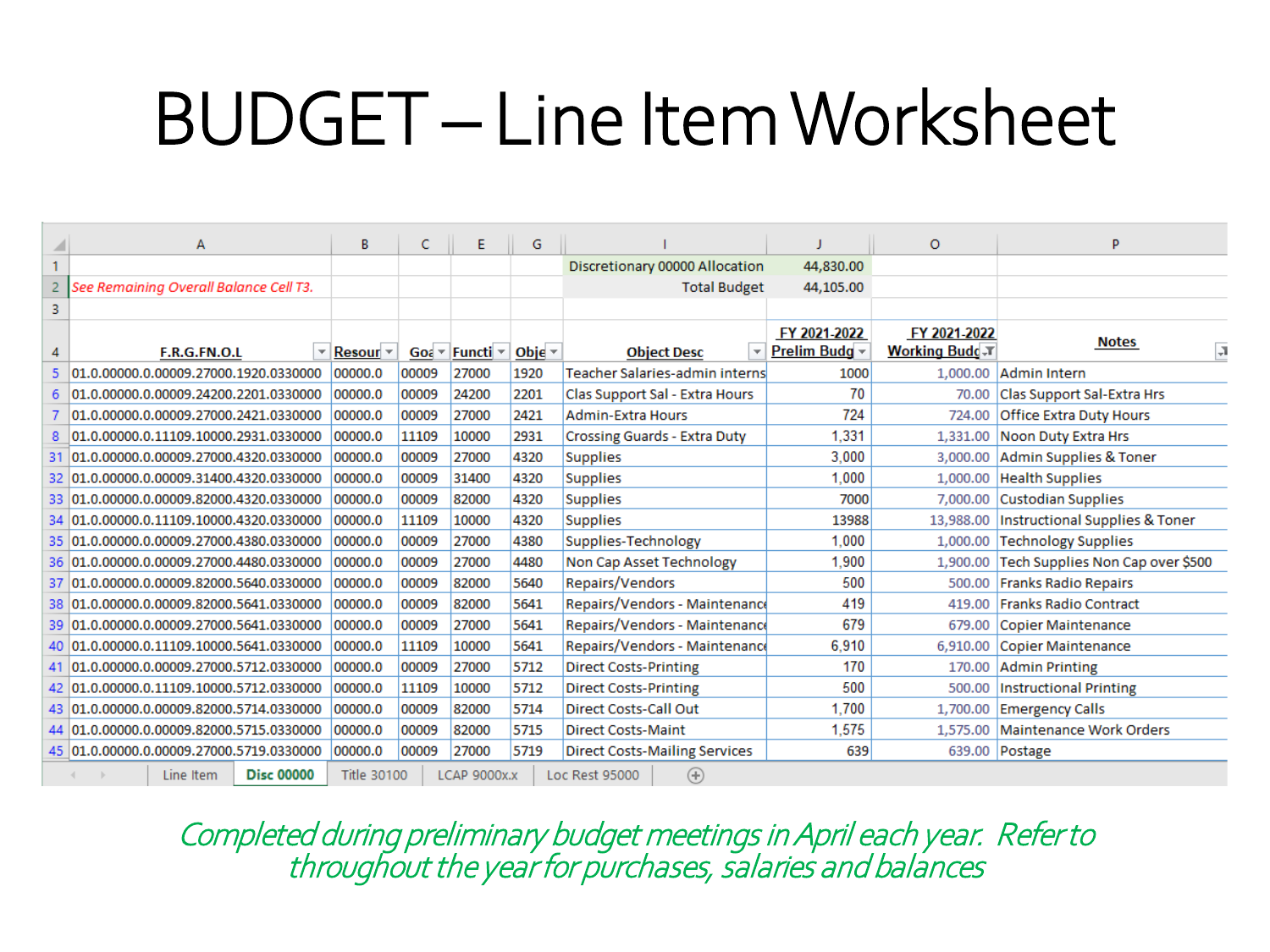| PALMDALE SCHOOL DISTRICT                                                                                                                               |                   |                       |                                                           |                          |                                                                                                            |                           |                                                                        |                                       |
|--------------------------------------------------------------------------------------------------------------------------------------------------------|-------------------|-----------------------|-----------------------------------------------------------|--------------------------|------------------------------------------------------------------------------------------------------------|---------------------------|------------------------------------------------------------------------|---------------------------------------|
| PERSONNEL REQUISITION (revised 01/31/2019) Reverse PR (Mark Here)                                                                                      |                   |                       |                                                           | Negative PR (Eliminate)  |                                                                                                            | $\text{Req} \#$           | 2122-N-0169                                                            |                                       |
|                                                                                                                                                        | School/Department |                       |                                                           |                          | <b>Title Of Position</b>                                                                                   |                           | Date Initiated                                                         |                                       |
| Joshua Hills Elementary                                                                                                                                |                   |                       |                                                           |                          | <b>FAMILY/COMMUNITY LIASON</b>                                                                             |                           | 07/20/2021                                                             |                                       |
| <b>ASSIGNMENT INFORMATION:</b><br>Certificated<br>x<br>Classified<br>Mgt/Conf<br>Casual<br>Grade Level<br>Subject                                      |                   | Growth<br>Substitute  | Change of Status<br>Change of Funding<br>Replacement for: |                          | Change of Location<br>Change of Salary<br>Change of Classification<br>Change of P.C. #                     |                           | # of Hours<br>5<br># of Days<br><b>FTE</b><br>Voluntary<br>Involuntary |                                       |
|                                                                                                                                                        |                   |                       | Name                                                      |                          |                                                                                                            |                           | Last Day Worked                                                        |                                       |
|                                                                                                                                                        |                   |                       |                                                           | <b>FUNDING</b>           |                                                                                                            |                           |                                                                        |                                       |
| <b>IFAS Account #</b><br>Org Key                                                                                                                       | Object #          | Fund                  | Resource                                                  | Goal                     | PeopleSoft Account #<br>Function                                                                           | Object                    | Location                                                               | %                                     |
|                                                                                                                                                        |                   | 01.0                  | 00000.0                                                   | 00009                    | 24950                                                                                                      | 2201                      | 0200000                                                                | 100%                                  |
|                                                                                                                                                        |                   |                       |                                                           |                          |                                                                                                            |                           |                                                                        |                                       |
|                                                                                                                                                        |                   |                       |                                                           |                          |                                                                                                            |                           |                                                                        |                                       |
|                                                                                                                                                        |                   |                       |                                                           |                          |                                                                                                            |                           |                                                                        |                                       |
|                                                                                                                                                        |                   |                       |                                                           |                          |                                                                                                            |                           |                                                                        |                                       |
|                                                                                                                                                        |                   |                       |                                                           |                          |                                                                                                            |                           |                                                                        |                                       |
| Parent Community Liaison to work extra duty hours for 2021/22                                                                                          |                   |                       |                                                           |                          | EEP#                                                                                                       |                           | Internal Tracking #                                                    | JH-21/22-9                            |
| school year. Not to exceed 5 hours                                                                                                                     |                   |                       |                                                           |                          | SPSA#                                                                                                      |                           | GOAL#                                                                  |                                       |
|                                                                                                                                                        |                   |                       |                                                           |                          |                                                                                                            |                           |                                                                        |                                       |
| Alicia Garcia-Perez                                                                                                                                    |                   | 07/20/2021            |                                                           |                          |                                                                                                            |                           |                                                                        |                                       |
| Administrator                                                                                                                                          |                   | Date                  | Categoricals                                              |                          | Date                                                                                                       | <b>Student Services</b>   |                                                                        | Date                                  |
|                                                                                                                                                        |                   |                       |                                                           | <b>BUSINESS SERVICES</b> |                                                                                                            |                           |                                                                        |                                       |
|                                                                                                                                                        |                   |                       |                                                           |                          |                                                                                                            |                           |                                                                        |                                       |
|                                                                                                                                                        |                   |                       |                                                           |                          |                                                                                                            |                           |                                                                        |                                       |
| <b>Fiscal Services Administrator</b>                                                                                                                   |                   |                       | Date                                                      |                          | Chief Business Officer                                                                                     |                           |                                                                        | Date                                  |
| Job Classification                                                                                                                                     |                   | <b>Work Location</b>  | <b>Bargaining Unit</b>                                    |                          | Position Control #                                                                                         |                           | <b>Entered By</b>                                                      | Date                                  |
|                                                                                                                                                        |                   |                       |                                                           |                          |                                                                                                            |                           |                                                                        |                                       |
| <b>Comments:</b>                                                                                                                                       |                   |                       |                                                           |                          |                                                                                                            |                           |                                                                        |                                       |
|                                                                                                                                                        |                   |                       |                                                           | <b>HUMAN RESOURCES</b>   |                                                                                                            |                           |                                                                        |                                       |
|                                                                                                                                                        |                   |                       |                                                           |                          | This certifies the employee selection process is complete and in compliance with pertinent Education Codes |                           |                                                                        |                                       |
| (Merit System) and Personnel Commission Rules and Regulations.                                                                                         |                   |                       |                                                           |                          |                                                                                                            |                           |                                                                        |                                       |
| Director, Personnel Commission:                                                                                                                        |                   |                       |                                                           |                          |                                                                                                            | Date:                     |                                                                        |                                       |
|                                                                                                                                                        |                   |                       |                                                           |                          |                                                                                                            |                           |                                                                        |                                       |
| <b>HRS Entry Date</b>                                                                                                                                  | LU                |                       |                                                           |                          |                                                                                                            |                           |                                                                        |                                       |
|                                                                                                                                                        |                   |                       |                                                           |                          |                                                                                                            |                           |                                                                        |                                       |
|                                                                                                                                                        | <b>Initials</b>   |                       |                                                           |                          |                                                                                                            |                           |                                                                        |                                       |
|                                                                                                                                                        |                   |                       |                                                           |                          |                                                                                                            |                           |                                                                        |                                       |
|                                                                                                                                                        |                   |                       | Date                                                      |                          | Assistant Superintendent, Human Resources                                                                  |                           |                                                                        | Date                                  |
|                                                                                                                                                        |                   |                       |                                                           |                          | PW9892906                                                                                                  |                           | 07/01/2021                                                             |                                       |
| LAST Name, First Name (Employee)                                                                                                                       |                   |                       |                                                           | <b>Credential Code</b>   | Social Security Number/ Employee                                                                           |                           | <b>Effective Date</b>                                                  |                                       |
|                                                                                                                                                        |                   |                       |                                                           |                          | Identification                                                                                             |                           |                                                                        |                                       |
|                                                                                                                                                        | 04 Ret From LOA   | 07 Job Reclass        | 10 Transfer                                               | 13 New Assign            | 16 Retmnt Cha                                                                                              |                           | 19 End of Assign                                                       | 22 Data Correct                       |
|                                                                                                                                                        | 05 Termination    | 08 Demotion           | 11 Reemploy<br>12 Rehire                                  | 14 Reappoint             | 17 Salary Chg                                                                                              |                           | 20 Status Chg                                                          |                                       |
|                                                                                                                                                        | 06 Promotion      | 09 Job Assign Chg     |                                                           | 15 Reassignmen           | 18 Labor Dist Cho                                                                                          |                           | 21 Data Cho                                                            |                                       |
| 13                                                                                                                                                     | R                 |                       | 019/02                                                    |                          |                                                                                                            | <b>Termination Reason</b> |                                                                        | 06/30/2022<br><b>Termination Date</b> |
| Action<br>020                                                                                                                                          | Salary Schedule   |                       | Range/Step                                                | Stipend                  | P9 - M - 02/24/2020                                                                                        |                           |                                                                        |                                       |
|                                                                                                                                                        | Leave Reason      |                       | Begin Leave                                               | End Leave                | Plan-Status-Date                                                                                           |                           |                                                                        | Assignment#                           |
| СL                                                                                                                                                     | S                 |                       |                                                           |                          |                                                                                                            |                           |                                                                        |                                       |
| <b>Bargaining Unit</b>                                                                                                                                 | Calendar          |                       | Retirement Date                                           | Anniversary Date         |                                                                                                            |                           |                                                                        |                                       |
|                                                                                                                                                        |                   |                       |                                                           |                          |                                                                                                            |                           |                                                                        |                                       |
|                                                                                                                                                        |                   |                       |                                                           |                          | Comments: Extra Hours 2021/2022 School Year (NTE 5 Hrs) - Parent/Community Liaison                         |                           |                                                                        |                                       |
|                                                                                                                                                        |                   | <b>BOARD APPROVAL</b> |                                                           |                          |                                                                                                            | <b>CABINET APPROVAL</b>   |                                                                        |                                       |
| Director, Human Resources<br>LAST Name, First Name (Employee)<br><b>ACTION CODES</b><br>01 Initial Employ<br>02 LOA w/Pay<br>03 LOA w/o Pay<br>Pay Loc |                   |                       |                                                           |                          |                                                                                                            |                           |                                                                        |                                       |

## BUDGET

#### Personnel Requisitions PRs

#### Submit For:

- $\triangleright$  All Site Funded Positions
- $\triangleright$  All Stipends (Admin Intern, Yearbook, ASB, Leadership, Sports, etc.)
- $\triangleright$  All Extra Duty/Overtime (Classified & Certificated)

Please be sure to add correct account. Unsure? Check with your budget tech.

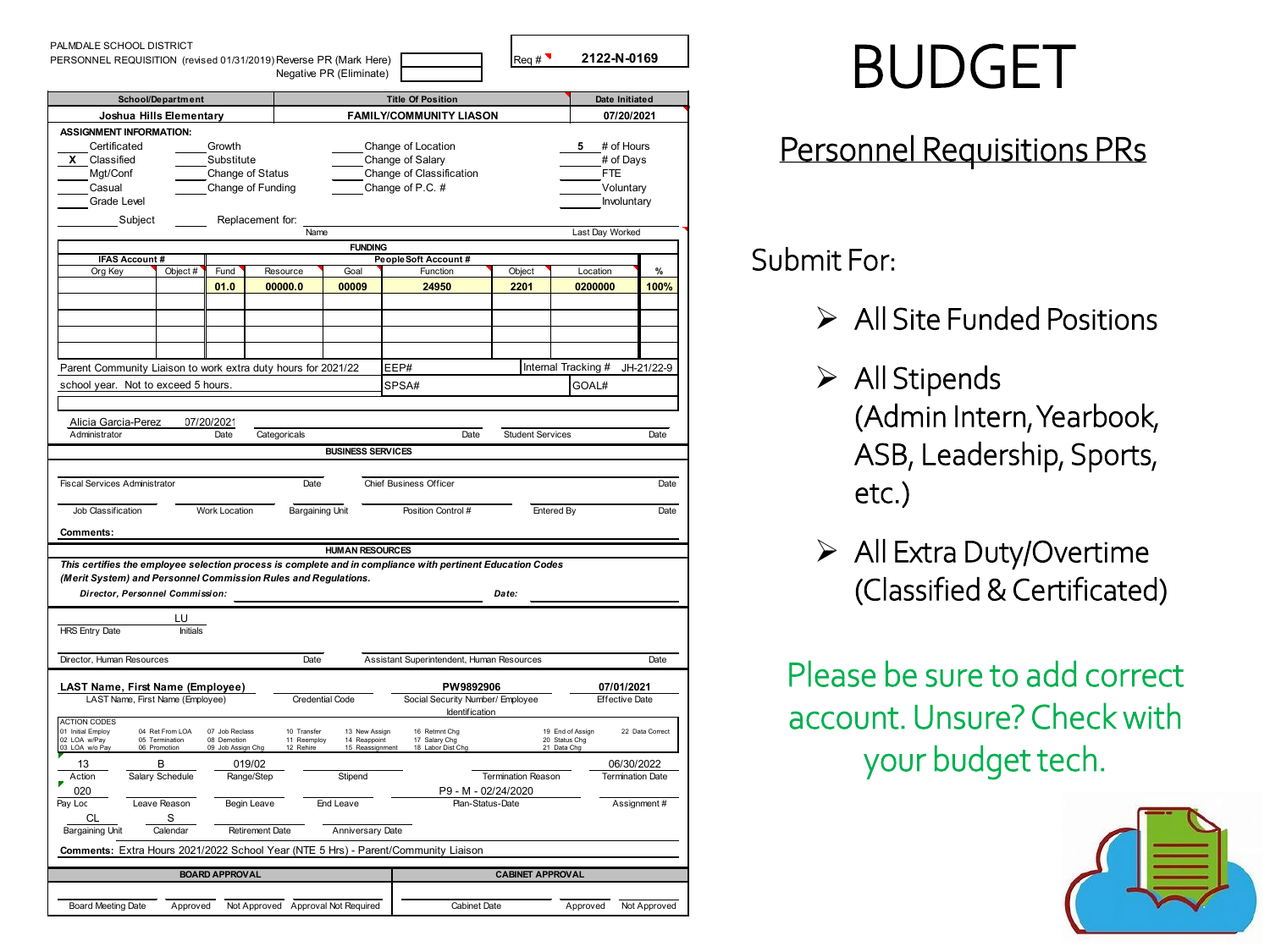#### Must Include:

- $\triangleright$  Legible writing
- $\triangleright$  Signatures (Employee & Administrator)
- $\triangleright$  Reason (Example: Parent Nights, CyberQuest, Name of Person Subbing For, etc.)
- $\triangleright$  Accurate & complete account string & information. Not sure? Refer to your line item budget worksheet or contact your budget tech, not payroll please
- $\triangleright$  Keep a copy for your records

## BUDGET

#### Time Sheets



| <b>NAME:</b> |                          |                  |                | (Print your name useray as it applars on your Craft are). | ронны.                  |                                                                       |                                | 外内容                     | TOTAL HRS:             |
|--------------|--------------------------|------------------|----------------|-----------------------------------------------------------|-------------------------|-----------------------------------------------------------------------|--------------------------------|-------------------------|------------------------|
|              | APPROVED BY: (Principal) |                  |                |                                                           |                         | DA-FEC                                                                |                                | BOARD<br>APPROVAL CE IE |                        |
|              |                          |                  |                | (Sigitature and Oute)                                     |                         |                                                                       |                                |                         |                        |
| Day          | School                   | Father"<br>House | Fund<br>88.833 | Researce.<br>XXXXXXXXXX                                   | Gost<br><b>AYYY (S)</b> | Poople Soft Account Number (Extra Hours Only)<br>Function<br>XXXX (5) | <b>Object</b><br>$7275^{+}(6)$ | Location<br>xxxxxxx (P) | Signature<br>CeEmpoyee |
|              |                          |                  |                |                                                           |                         |                                                                       |                                |                         |                        |
|              |                          |                  |                |                                                           |                         |                                                                       |                                |                         |                        |
|              |                          |                  |                |                                                           |                         |                                                                       |                                |                         |                        |
|              |                          |                  |                |                                                           |                         |                                                                       |                                |                         |                        |
|              |                          |                  |                |                                                           |                         |                                                                       |                                |                         |                        |
|              |                          |                  |                |                                                           |                         |                                                                       |                                |                         |                        |
|              |                          |                  |                |                                                           |                         |                                                                       |                                |                         |                        |
|              |                          |                  |                |                                                           |                         |                                                                       |                                |                         |                        |
|              |                          |                  |                |                                                           |                         |                                                                       |                                |                         |                        |
|              |                          |                  |                |                                                           |                         |                                                                       |                                |                         |                        |
|              |                          |                  |                |                                                           |                         |                                                                       |                                |                         |                        |
|              |                          |                  |                |                                                           |                         |                                                                       |                                |                         |                        |
|              |                          |                  |                |                                                           |                         |                                                                       |                                |                         |                        |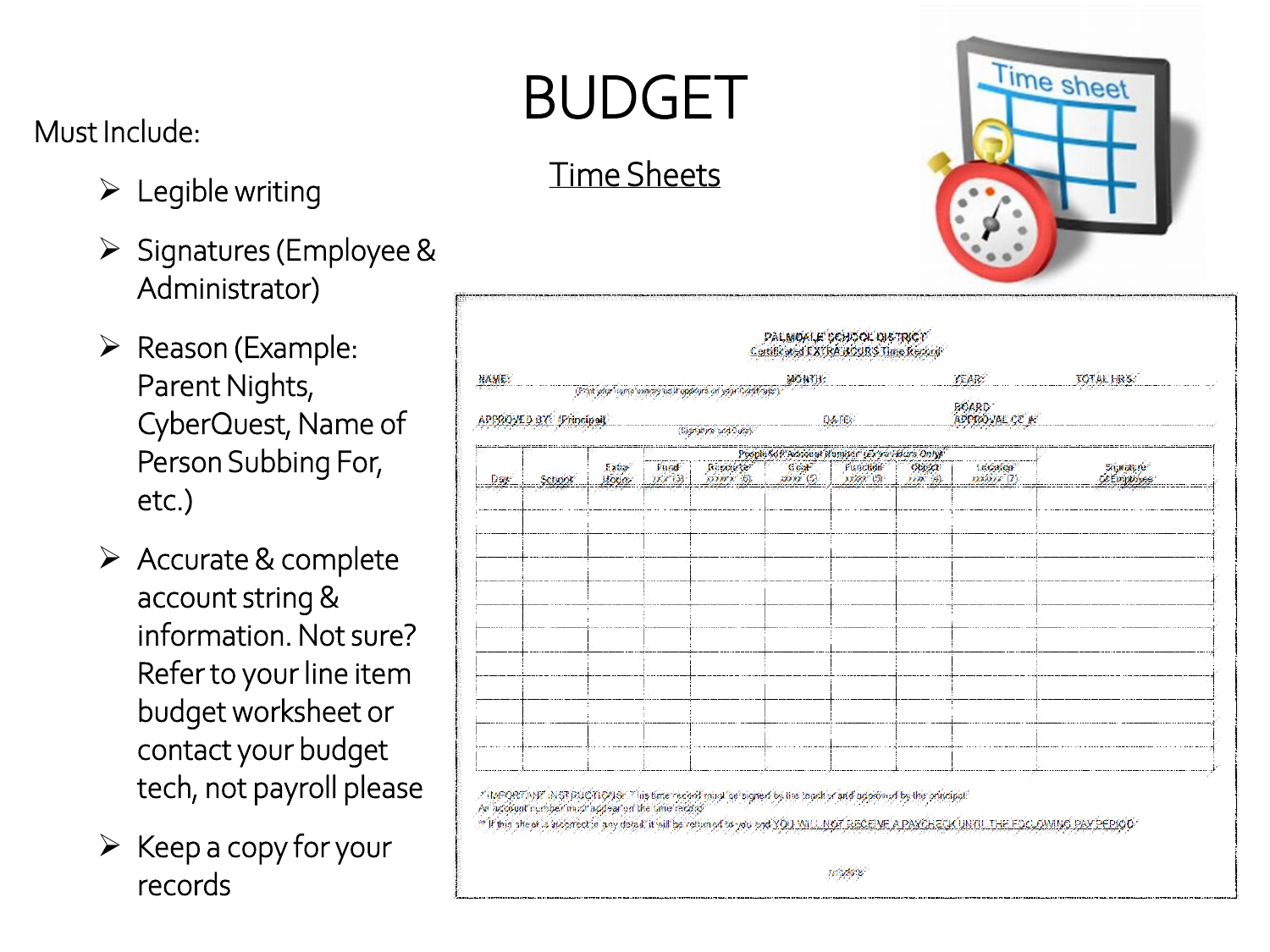## BUDGET –Cash Collections Report

- Do Not Send Cash Collections via Interoffice Mail
- Use Most Current Form
- First Line on Form is:

**Textbooks** 01.0.00000.0.00000.00000.8699.0000000

PE Clothes 01.0.95000.0.11109.10030.4315.xxx0000

Chromebook Repair 01.0.00000.0.00000.00000.8699.0000000

**Standard** 01.0.95000.0.00000.00000.8699.xxx0000

 $\triangleright$  Second Line on Form is:

Budget To Be Allocated

Enter the Account Number, Amount & Description of Funds to Be Deposited Ex: \$200 Lifetouch Rebate, Lost Library Books, etc.

Not Sure? Place in Suspense Account (Object 5899)

|                                                                                                                                                                                                          | <b>PALMDALE SCHOOL DISTRICT</b><br><b>COLLECTION REPORT</b> |        |                                   |
|----------------------------------------------------------------------------------------------------------------------------------------------------------------------------------------------------------|-------------------------------------------------------------|--------|-----------------------------------|
| SCHOOL: SCHOOL NAME                                                                                                                                                                                      |                                                             |        | DATE: CURRENT DATE                |
| <b>PeopleSoft Account Numbers</b>                                                                                                                                                                        |                                                             |        | <b>Total Amount Collected</b>     |
| 01.0-95000.0-00000-00000-8699-XXX0000<br><b>GL Account Number</b>                                                                                                                                        |                                                             |        | 1.000.00                          |
| <b>Budget to be Allocatd</b>                                                                                                                                                                             |                                                             |        |                                   |
| (BREAKDOWN OF ABOVE AMOUNT)                                                                                                                                                                              |                                                             |        |                                   |
| 01.0-95000.0-11109-10000-4320-XXX0000<br><b>GL Account Number</b>                                                                                                                                        |                                                             |        | 200.00                            |
| Life Touch Rebate<br>Description                                                                                                                                                                         |                                                             |        |                                   |
|                                                                                                                                                                                                          |                                                             |        |                                   |
| 01.0-95000.0-11109-10000-5716-XXX0000<br><b>GL Account Number</b>                                                                                                                                        |                                                             |        | 800.00                            |
| 2nd Grade Field Trip<br>Description                                                                                                                                                                      |                                                             |        |                                   |
|                                                                                                                                                                                                          |                                                             |        |                                   |
|                                                                                                                                                                                                          |                                                             | Total: | 1.000.00                          |
|                                                                                                                                                                                                          |                                                             |        | Principal/Administrator Signature |
| Instructions:                                                                                                                                                                                            |                                                             |        |                                   |
| The collection report must accompany any money sent to the Business Office.                                                                                                                              |                                                             |        |                                   |
| Receipts must be written for money collected and copies of the receipts should be attached to the Report.<br>(Receipts need to be in sequential order and should include any receipts that were voided.) |                                                             |        |                                   |
| Collections should be forwarded by the first and fifteenth of each month. Additional collection reports should be<br>forwarded when receipts exceed \$50.00.                                             |                                                             |        |                                   |
| Money collected will be posted to the account number indicated, if approriate.                                                                                                                           |                                                             |        |                                   |

|                     |                      | For DO Business Office Use Only |                 |               |
|---------------------|----------------------|---------------------------------|-----------------|---------------|
| <b>COINS</b>        |                      | ROLLED COINS                    | CASH            | <b>CHECKS</b> |
| Pennies             | x<br>$.01$ =         | x<br>$.50 =$<br>Pennies         | x<br>$1.00 =$   |               |
| <b>Nickles</b>      | x<br>$\equiv$<br>.05 | x<br>$2.00 =$<br>Nickles        | x<br>$5.00$ =   |               |
| Dimes               | x<br>$.10 =$         | x<br>$5.00$ =<br>Dimes          | x<br>$10.00$ =  |               |
| Quarters            | $.25 =$<br>x         | $10.00$ =<br>x<br>Quarters      | x<br>$20.00$ =  |               |
| <b>Half Dollars</b> | $.50 =$<br>x         |                                 | x<br>$50.00$ =  |               |
| Dollars             | $1.00 =$<br>x        |                                 | x<br>$100.00$ = |               |
| <b>TOTALS:</b>      |                      |                                 |                 |               |
| PSD#                |                      | <b>INITIALS</b>                 | <b>DATE</b>     |               |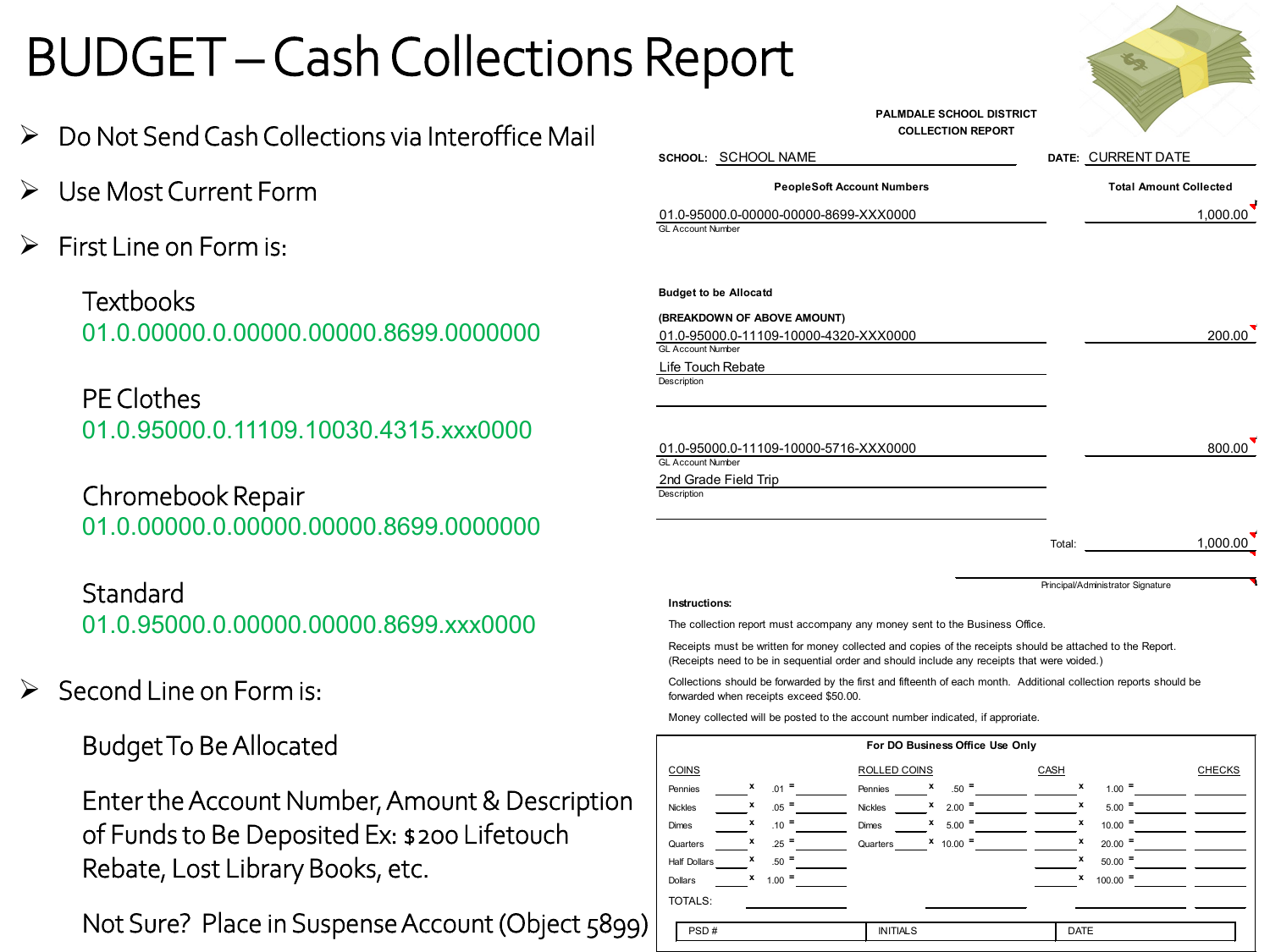#### **2022 Master Rate Sheet**

| <b>Admin Intern</b><br>1920<br><b>ASB Stipend K-8 Schools</b><br>1170<br><b>ASB Stipend TK-5 Schools</b><br>1170<br><b>AVID Tutor</b><br>2130<br><b>Bilingual Instr Asst Rate/Hr</b><br>2100<br>Bilingual Instructional Assistant Annually @ 5.75 Hr/Day<br>2100<br><b>Bilingual School Secretary</b><br>2410<br><b>Bilingual School Secretary Extra Duty</b><br>2421<br>2421<br><b>Bilingual Typist Clerk Extra Duty</b><br>2921<br><b>Campus Security Asst Extra Duty</b><br><b>Certificated Extra Duty</b><br>1970<br><b>Certificated Sub Retired</b><br>1160<br><b>Certificated Sub-Full Day</b><br>1160<br><b>Certificated Sub-Half Day</b><br>1160 | 1,250<br>3,431<br>1,898<br>20<br>31<br>30,741<br>86,780<br>59<br>32<br>46 |
|----------------------------------------------------------------------------------------------------------------------------------------------------------------------------------------------------------------------------------------------------------------------------------------------------------------------------------------------------------------------------------------------------------------------------------------------------------------------------------------------------------------------------------------------------------------------------------------------------------------------------------------------------------|---------------------------------------------------------------------------|
|                                                                                                                                                                                                                                                                                                                                                                                                                                                                                                                                                                                                                                                          |                                                                           |
|                                                                                                                                                                                                                                                                                                                                                                                                                                                                                                                                                                                                                                                          |                                                                           |
|                                                                                                                                                                                                                                                                                                                                                                                                                                                                                                                                                                                                                                                          |                                                                           |
|                                                                                                                                                                                                                                                                                                                                                                                                                                                                                                                                                                                                                                                          |                                                                           |
|                                                                                                                                                                                                                                                                                                                                                                                                                                                                                                                                                                                                                                                          |                                                                           |
|                                                                                                                                                                                                                                                                                                                                                                                                                                                                                                                                                                                                                                                          |                                                                           |
|                                                                                                                                                                                                                                                                                                                                                                                                                                                                                                                                                                                                                                                          |                                                                           |
|                                                                                                                                                                                                                                                                                                                                                                                                                                                                                                                                                                                                                                                          |                                                                           |
|                                                                                                                                                                                                                                                                                                                                                                                                                                                                                                                                                                                                                                                          |                                                                           |
|                                                                                                                                                                                                                                                                                                                                                                                                                                                                                                                                                                                                                                                          |                                                                           |
|                                                                                                                                                                                                                                                                                                                                                                                                                                                                                                                                                                                                                                                          | 51                                                                        |
|                                                                                                                                                                                                                                                                                                                                                                                                                                                                                                                                                                                                                                                          | 251                                                                       |
|                                                                                                                                                                                                                                                                                                                                                                                                                                                                                                                                                                                                                                                          | 190                                                                       |
|                                                                                                                                                                                                                                                                                                                                                                                                                                                                                                                                                                                                                                                          | 96                                                                        |
| <b>Cheerleader Stipend</b><br>1170                                                                                                                                                                                                                                                                                                                                                                                                                                                                                                                                                                                                                       | 2,402                                                                     |
| <b>Child Nutrition Mgr Extra Duty</b><br>2221                                                                                                                                                                                                                                                                                                                                                                                                                                                                                                                                                                                                            | 53                                                                        |
| <b>Custodian I Extra Duty</b><br>2231                                                                                                                                                                                                                                                                                                                                                                                                                                                                                                                                                                                                                    | 52                                                                        |
| <b>Custodian II Extra Duty</b><br>2231                                                                                                                                                                                                                                                                                                                                                                                                                                                                                                                                                                                                                   | 55                                                                        |
| <b>Health Assistant</b><br>2200                                                                                                                                                                                                                                                                                                                                                                                                                                                                                                                                                                                                                          | 76,879                                                                    |
| 2201<br><b>Health Assistant Extra Duty</b>                                                                                                                                                                                                                                                                                                                                                                                                                                                                                                                                                                                                               | 47                                                                        |
| <b>Instructional Assistant II</b><br>2100                                                                                                                                                                                                                                                                                                                                                                                                                                                                                                                                                                                                                | 29,264                                                                    |
| 2101<br><b>Instructional Assistant II Extra Duty</b>                                                                                                                                                                                                                                                                                                                                                                                                                                                                                                                                                                                                     | 30                                                                        |
| <b>Instructional Assistant III</b><br>2100                                                                                                                                                                                                                                                                                                                                                                                                                                                                                                                                                                                                               | 30,741                                                                    |
| <b>Instructional Assistant III Extra Duty</b><br>2101                                                                                                                                                                                                                                                                                                                                                                                                                                                                                                                                                                                                    | 31                                                                        |
| <b>Instructional Asst I</b><br>2100                                                                                                                                                                                                                                                                                                                                                                                                                                                                                                                                                                                                                      | 27,867                                                                    |
| 2101<br><b>Instructional Asst I Extra Duty</b>                                                                                                                                                                                                                                                                                                                                                                                                                                                                                                                                                                                                           | 29                                                                        |
| <b>Instructional Coach</b><br>1910                                                                                                                                                                                                                                                                                                                                                                                                                                                                                                                                                                                                                       | 139,930                                                                   |
| <b>Library Aide</b><br>2200                                                                                                                                                                                                                                                                                                                                                                                                                                                                                                                                                                                                                              | 23,760                                                                    |
| 2201<br><b>Library Aide Extra Duty</b>                                                                                                                                                                                                                                                                                                                                                                                                                                                                                                                                                                                                                   | 31                                                                        |
| <b>Noon Duty</b><br>2930                                                                                                                                                                                                                                                                                                                                                                                                                                                                                                                                                                                                                                 | 10,910                                                                    |
| <b>Noon Duty Extra Hours</b><br>2931                                                                                                                                                                                                                                                                                                                                                                                                                                                                                                                                                                                                                     | 20                                                                        |
| <b>Noon Duty Sub Hourly Rate</b><br>2932                                                                                                                                                                                                                                                                                                                                                                                                                                                                                                                                                                                                                 |                                                                           |

# BUDGET

#### Master Rate Sheet

Reference Master Rate Sheet to budget for extra duty, subs & positions

*Updates periodically. Will be provided via email.*

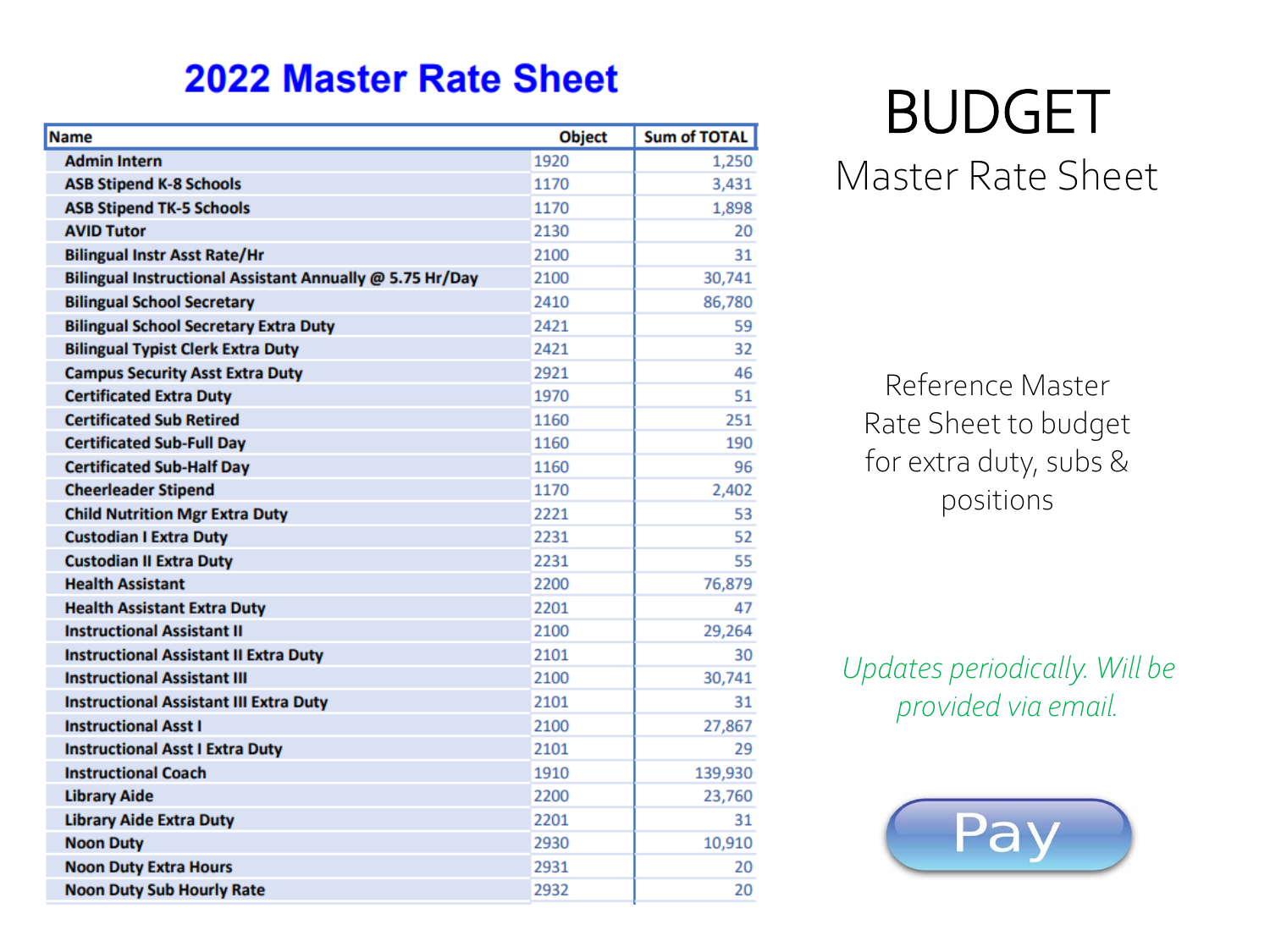## BUDGET

#### Certificated Extra Duty & Subs Worksheet

|                                                      |     |     |      |     |     | Palmdale School District<br><b>Salaries Control Record</b><br>Fiscal Year 2020/2021<br><b>EXTRA DUTY HOURS</b> |     |     |     |     |     |     |                                      |                |
|------------------------------------------------------|-----|-----|------|-----|-----|----------------------------------------------------------------------------------------------------------------|-----|-----|-----|-----|-----|-----|--------------------------------------|----------------|
| SCHOOL: Site Name                                    |     |     |      |     |     |                                                                                                                |     |     |     |     |     |     |                                      |                |
|                                                      |     |     |      |     |     |                                                                                                                |     |     |     |     |     |     |                                      |                |
| PROGRAM TITLE:<br>POSITION TITLE: __________________ |     |     |      |     |     | FUND ACCOUNT NUMBER: VICENT AND ACCOUNT                                                                        |     |     |     |     |     |     |                                      |                |
|                                                      |     |     |      |     |     |                                                                                                                |     |     |     |     |     |     |                                      |                |
|                                                      |     |     |      |     |     |                                                                                                                |     |     |     |     |     |     |                                      |                |
| DAYS/MONTH:                                          | Jul | Aug | Sept | Oct | Nov | Dec                                                                                                            | Jan | Feb | Mar | Apr | May | Jun | Expended                             | Balance        |
| Employee Name                                        |     |     |      |     |     | <b>BASED ON STUDENT CALENDAR DAYS</b>                                                                          |     |     |     |     |     |     | <b>BEGINNING BALANCE IN HOURS**:</b> | 860            |
| Tchr <sub>1</sub>                                    |     |     |      |     |     |                                                                                                                |     |     |     |     |     |     | 0.0                                  | 860.0          |
| Tchr <sub>2</sub>                                    |     |     |      |     |     |                                                                                                                |     |     |     |     |     |     | 0.0                                  | 860.0          |
| Tchr <sub>3</sub>                                    |     |     |      |     |     |                                                                                                                |     |     |     |     |     |     | 0.0                                  | 860.0          |
| Tchr 4                                               |     |     |      |     |     |                                                                                                                |     |     |     |     |     |     | 0.0                                  | 860.0          |
| Tchr <sub>5</sub>                                    |     |     |      |     |     |                                                                                                                |     |     |     |     |     |     | 0.0                                  | 860.0          |
| Tchr <sub>6</sub>                                    |     |     |      |     |     |                                                                                                                |     |     |     |     |     |     | 0.0                                  | 860.0          |
| Tchr <sub>7</sub>                                    |     |     |      |     |     |                                                                                                                |     |     |     |     |     |     | 0.0                                  | 860.0          |
| Tchr <sub>8</sub>                                    |     |     |      |     |     |                                                                                                                |     |     |     |     |     |     | 0.0                                  | 860.0          |
| Tchr 9                                               |     |     |      |     |     |                                                                                                                |     |     |     |     |     |     | 0.0                                  | 860.0          |
| Tchr 10                                              |     |     |      |     |     |                                                                                                                |     |     |     |     |     |     | 0.0                                  | 860.0          |
| Tchr 11                                              |     |     |      |     |     |                                                                                                                |     |     |     |     |     |     | 0.0                                  | 860.0          |
| Tchr 12                                              |     |     |      |     |     |                                                                                                                |     |     |     |     |     |     | 0.0                                  | 860.0          |
| Tchr 13                                              |     |     |      |     |     |                                                                                                                |     |     |     |     |     |     | 0.0                                  | 860.0          |
| Tchr 14                                              |     |     |      |     |     |                                                                                                                |     |     |     |     |     |     | 0.0                                  | 860.0          |
| Tchr 15                                              |     |     |      |     |     |                                                                                                                |     |     |     |     |     |     | 0.0                                  | 860.0          |
| Tchr 16                                              |     |     |      |     |     |                                                                                                                |     |     |     |     |     |     | 0.0                                  | 860.0          |
| Tchr 17                                              |     |     |      |     |     |                                                                                                                |     |     |     |     |     |     | 0.0                                  | 860.0          |
| Tchr 18                                              |     |     |      |     |     |                                                                                                                |     |     |     |     |     |     | 0.0                                  | 860.0          |
| Tchr 19                                              |     |     |      |     |     |                                                                                                                |     |     |     |     |     |     | 0.0<br>0.0                           | 860.0<br>860.0 |
| Tchr 20<br>Tchr 21                                   |     |     |      |     |     |                                                                                                                |     |     |     |     |     |     | 0.0                                  | 860.0          |
| Tchr 22                                              |     |     |      |     |     |                                                                                                                |     |     |     |     |     |     | 0.0                                  | 860.0          |

Template Will Be Provided via Email Upon Request